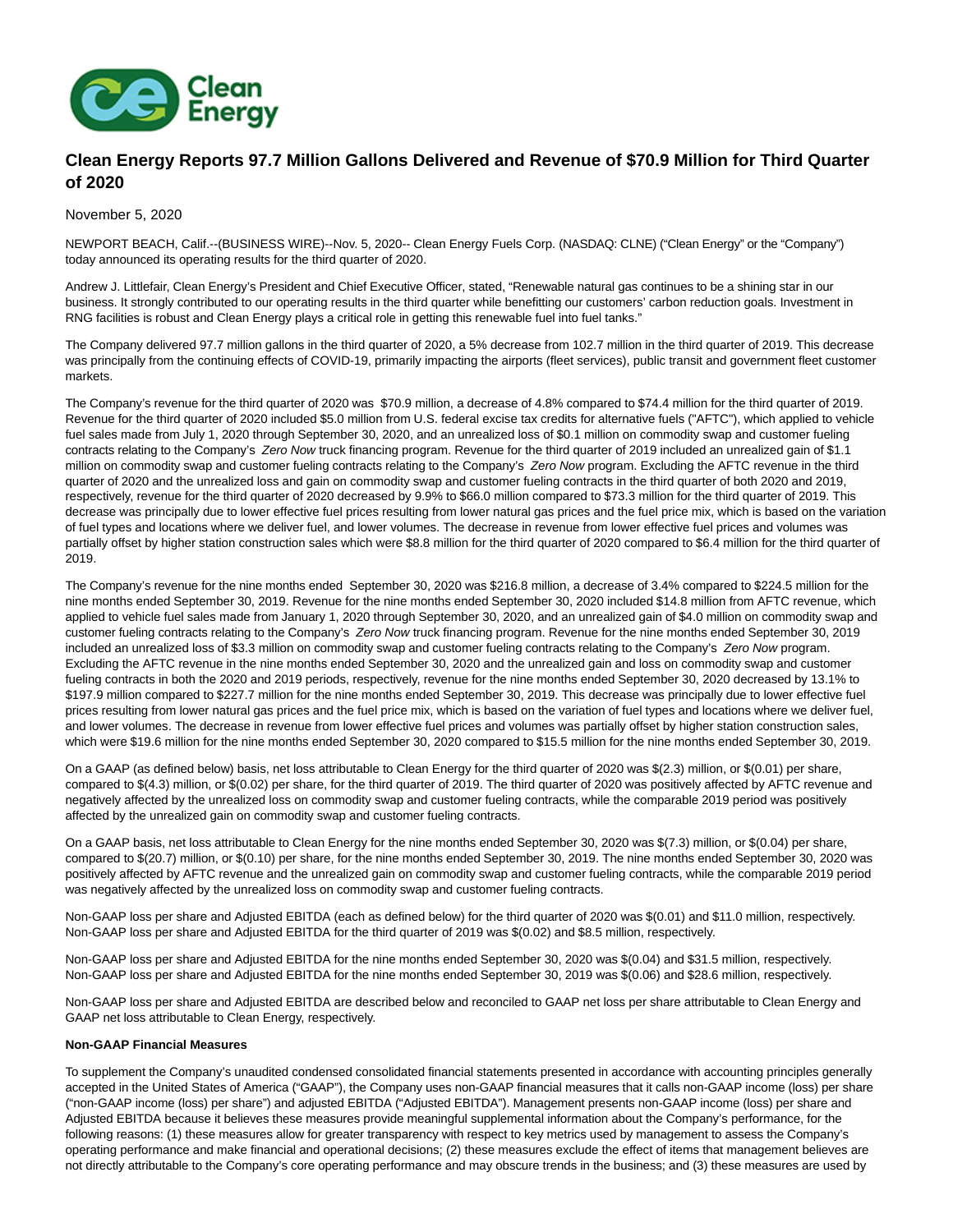institutional investors and the analyst community to help analyze the Company's business. In future quarters, the Company may make adjustments for other expenditures, charges or gains to present non-GAAP financial measures that the Company's management believes are indicative of the Company's core operating performance.

Non-GAAP financial measures are limited as an analytical tool and should not be considered in isolation from, or as a substitute for, the Company's GAAP results. The Company expects to continue reporting non-GAAP financial measures, adjusting for the items described below (and/or other items that may arise in the future as the Company's management deems appropriate), and the Company expects to continue to incur expenses, charges or gains similar to the non-GAAP adjustments described below. Accordingly, unless expressly stated otherwise, the exclusion of these and other similar items in the presentation of non-GAAP financial measures should not be construed as an inference that these costs are unusual, infrequent or non-recurring. Non-GAAP income (loss) per share and Adjusted EBITDA are not recognized terms under GAAP and do not purport to be an alternative to GAAP income (loss), GAAP income (loss) per share or any other GAAP measure as an indicator of operating performance. Moreover, because not all companies use identical measures and calculations, the Company's presentation of non-GAAP income (loss) per share and Adjusted EBITDA may not be comparable to other similarly titled measures used by other companies.

#### **Non-GAAP Income (Loss) Per Share**

Non-GAAP income (loss) per share, which the Company presents as a non-GAAP measure of its performance, is defined as net income (loss) attributable to Clean Energy Fuels Corp., plus stock-based compensation expense, plus (minus) loss (income) from equity method investments, and plus (minus) any loss (gain) from changes in the fair value of derivative instruments, the total of which is divided by the Company's weighted-average common shares outstanding on a diluted basis. The Company's management believes excluding non-cash expenses related to stock-based compensation provides useful information to investors regarding the Company's performance because of the varying available valuation methodologies, the volatility of the expense (which depends on market forces outside of management's control), the subjectivity of the assumptions and the variety of award types that a company can use, which may obscure trends in a company's core operating performance. Similarly, the Company believes excluding the non-cash results from equity method investments is useful to investors because these charges are not part of or representative of the core operations of the Company. In addition, the Company's management believes excluding the non-cash loss (gain) from changes in the fair value of derivative instruments is useful to investors because the valuation of the derivative instruments is based on a number of subjective assumptions, the amount of the loss or gain is derived from market forces outside of management's control, and the exclusion of these amounts enables investors to compare the Company's performance with other companies that do not use, or use different forms of, derivative instruments.

The table below shows GAAP and non-GAAP loss attributable to Clean Energy per share and also reconciles GAAP net loss attributable to Clean Energy to an adjusted net loss figure used in the calculation of non-GAAP loss per share:

| (in thousands, except share and per share data)                  |             | <b>Three Months Ended</b><br>September 30, |             |             |             |             | <b>Nine Months Ended</b><br>September 30, |          |  |  |
|------------------------------------------------------------------|-------------|--------------------------------------------|-------------|-------------|-------------|-------------|-------------------------------------------|----------|--|--|
|                                                                  |             | 2019                                       |             | 2020        |             | 2019        |                                           | 2020     |  |  |
| Net loss attributable to Clean Energy Fuels Corp.                | \$          | $(4,334)$ \$                               |             | (2,271)     | S           | (20, 663)   |                                           | (7,303)  |  |  |
| Stock-based compensation                                         |             | 892                                        |             | 708         |             | 3.056       |                                           | 2,522    |  |  |
| Income (loss) from equity method investments                     |             | (377)                                      |             | 11          |             | 123         |                                           | 368      |  |  |
| Loss (gain) from change in fair value of derivative instruments  |             | (1, 139)                                   |             | 150         |             | 4,854       |                                           | (4,055)  |  |  |
| Adjusted (non-GAAP) net loss                                     | S           | (4,958)                                    | - \$        | (1,402)     | S           | (12,630)    | - \$                                      | (8, 468) |  |  |
| Diluted weighted-average common shares outstanding               | 204,712,888 |                                            | 198,785,394 |             | 204,522,984 |             | 201,472,851                               |          |  |  |
| GAAP loss attributable to Clean Energy Fuels Corp. per share     | \$          | $(0.02)$ \$                                |             | $(0.01)$ \$ |             | $(0.10)$ \$ |                                           | (0.04)   |  |  |
| Non-GAAP loss attributable to Clean Energy Fuels Corp. per share | \$          | (0.02)                                     | - \$        | $(0.01)$ \$ |             | (0.06)      |                                           | (0.04)   |  |  |

#### **Adjusted EBITDA**

Adjusted EBITDA, which the Company presents as a non-GAAP measure of its performance, is defined as net income (loss) attributable to Clean Energy, plus (minus) income tax expense (benefit), plus interest expense, minus interest income, plus depreciation and amortization expense, plus stock-based compensation expense, plus (minus) loss (income) from equity method investments, and plus (minus) any loss (gain) from changes in the fair value of derivative instruments. The Company's management believes Adjusted EBITDA provides useful information to investors regarding the Company's performance for the same reasons discussed above with respect to non-GAAP income (loss) per share. In addition, management internally uses Adjusted EBITDA to determine elements of executive and employee compensation.

The table below shows Adjusted EBITDA and also reconciles this figure to GAAP net loss attributable to Clean Energy:

| (in thousands, except share and per share data)                 |  | <b>Three Months Ended</b><br>September 30, |   |         | <b>Nine Months Ended</b><br>September 30, |           |   |         |
|-----------------------------------------------------------------|--|--------------------------------------------|---|---------|-------------------------------------------|-----------|---|---------|
|                                                                 |  | 2019                                       |   | 2020    |                                           | 2019      |   | 2020    |
| Net loss attributable to Clean Energy Fuels Corp.               |  | (4, 334)                                   | S | (2,271) | S                                         | (20, 663) | S | (7,303) |
| Income tax expense                                              |  | 68                                         |   | 79      |                                           | 194       |   | 235     |
| Interest expense                                                |  | 1.704                                      |   | 1.009   |                                           | 5.437     |   | 5.060   |
| Interest income                                                 |  | (560)                                      |   | (427)   |                                           | (1,707)   |   | (1,081) |
| Depreciation and amortization                                   |  | 12.247                                     |   | 11.744  |                                           | 37,331    |   | 35,718  |
| Stock-based compensation                                        |  | 892                                        |   | 708     |                                           | 3.056     |   | 2,522   |
| Income (loss) from equity method investments                    |  | (377)                                      |   | 11      |                                           | 123       |   | 368     |
| Loss (gain) from change in fair value of derivative instruments |  | (1, 139)                                   |   | 150     |                                           | 4.854     |   | (4,055) |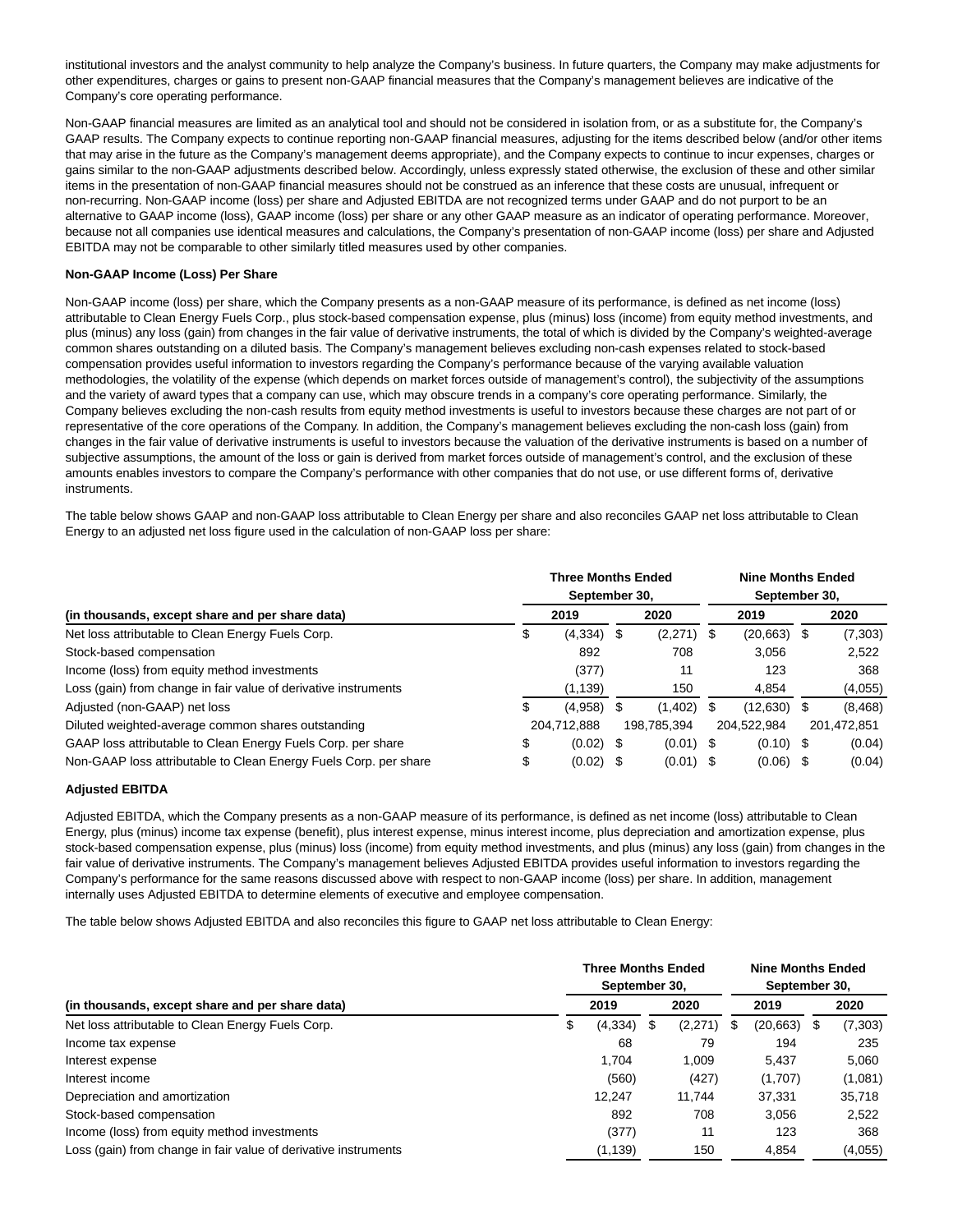#### **Definition of "Gallons Delivered"**

The Company defines "gallons delivered" as its gallons sold as compressed natural gas ("CNG") and liquefied natural gas ("LNG"), along with its gallons associated with providing operations and maintenance services, in each case delivered to its customers in the applicable period, plus the Company's proportionate share of gallons delivered by joint ventures in the applicable period. RNG sold as vehicle fuel, is sold under the brand name Redeem™ and is included in the CNG or LNG amounts as applicable based on the form in which it was sold.

|                                                     | <b>Three Months Ended</b><br>September 30. |      | <b>Nine Months Ended</b><br>September 30. |       |  |
|-----------------------------------------------------|--------------------------------------------|------|-------------------------------------------|-------|--|
| Gasoline gallon equivalents delivered (in millions) |                                            | 2020 | 2019                                      | 2020  |  |
| Redeem <sup>TM</sup>                                | 37.4                                       | 40.1 | 111.1                                     | 112.1 |  |

The table below shows gallons delivered for the three and nine months ended September 30, 2019 and 2020:

|                                        | <b>Three Months Ended</b><br>September 30. |      | <b>Nine Months Ended</b><br>September 30, |       |  |
|----------------------------------------|--------------------------------------------|------|-------------------------------------------|-------|--|
| <b>Gallons Delivered (in millions)</b> |                                            | 2020 | 2019                                      | 2020  |  |
| <b>CNG</b>                             | 86.1                                       | 82.1 | 248.5                                     | 239.8 |  |
| <b>LNG</b>                             | 16.6                                       | 15.6 | 49.0                                      | 46.7  |  |
| Total                                  | 102.7                                      | 97.7 | 297.5                                     | 286.5 |  |

#### **Sources of Revenue**

The following table shows the Company's sources of revenue for the three and nine months ended September 30, 2019 and 2020:

| Revenue (in millions)      |  | <b>Three Months Ended</b><br>September 30, |           | <b>Nine Months Ended</b><br>September 30, |            |       |  |
|----------------------------|--|--------------------------------------------|-----------|-------------------------------------------|------------|-------|--|
|                            |  | 2019                                       | 2020      |                                           | 2019       | 2020  |  |
| Volume-related (1)         |  | 67.9 \$                                    | $57.1$ \$ |                                           | 208.7 \$   | 182.4 |  |
| Station construction sales |  | 6.4                                        | 8.8       |                                           | 15.5       | 19.6  |  |
| AFTC $(2)$                 |  |                                            | 5.0       |                                           |            | 14.8  |  |
| Other                      |  | 0.1                                        |           |                                           | 0.3        |       |  |
| Total revenue              |  | 74.4 \$                                    | 70.9 \$   |                                           | $224.5$ \$ | 216.8 |  |

(1) For the three and nine months ended September 30, 2020, volume-related revenue includes an unrealized gain (loss) from the change in fair value of commodity swap and customer fueling contracts of \$(0.1) million and \$4.0 million, respectively. For the three and nine months ended September 30, 2019, volume-related revenue includes an unrealized gain (loss) from the change in fair value of commodity swap and customer contracts of \$1.1 million and \$(3.3) million, respectively.

(2) In 2019, we recognized AFTC revenue for the vehicle fuel we sold in 2018 and 2019 in the three months ended December 31, 2019.

#### **2020 Outlook**

 $\overline{\phantom{a}}$  , where  $\overline{\phantom{a}}$  , where  $\overline{\phantom{a}}$ 

Our latest 2020 outlook given on August 6, 2020 contemplated a prolonged effect and more flattened recovery curve from the COVID-19 pandemic. We continue to hold that view and thus continue to hold a view of achieving a GAAP net loss of approximately \$11.0 million for 2020, assuming no unrealized gains or losses on the Company's commodity swap contracts. Changes in diesel and natural gas market conditions resulting in unrealized gains or losses on the Company's commodity swap contracts could significantly impact the Company's estimated GAAP net income for 2020. Accordingly, Adjusted EBITDA for 2020 is still expected to be approximately \$45.0 million. These expectations also exclude the impact of any acquisitions, divestitures, transactions or other extraordinary events including a deterioration in, slower or lack of any recovery from the COVID-19 pandemic. Additionally, the expectations regarding 2020 Adjusted EBITDA assume the calculation of this non-GAAP financial measure in the same manner as described above and without adjustments for any other items that may arise during 2020 and that management deems appropriate to exclude. These expectations are forward-looking statements and are qualified by the statement under "Safe Harbor Statement" below.

| (in thousands)                                                  | 2020<br>Outlook |
|-----------------------------------------------------------------|-----------------|
| GAAP Net income (loss) attributable to Clean Energy Fuels Corp. | (11,000)<br>\$  |
| Income tax expense (benefit)                                    |                 |
| Interest expense                                                | 5.500           |
| Interest income                                                 | (2,000)         |
| Depreciation and amortization                                   | 48.500          |
| Stock-based compensation                                        | 4,000           |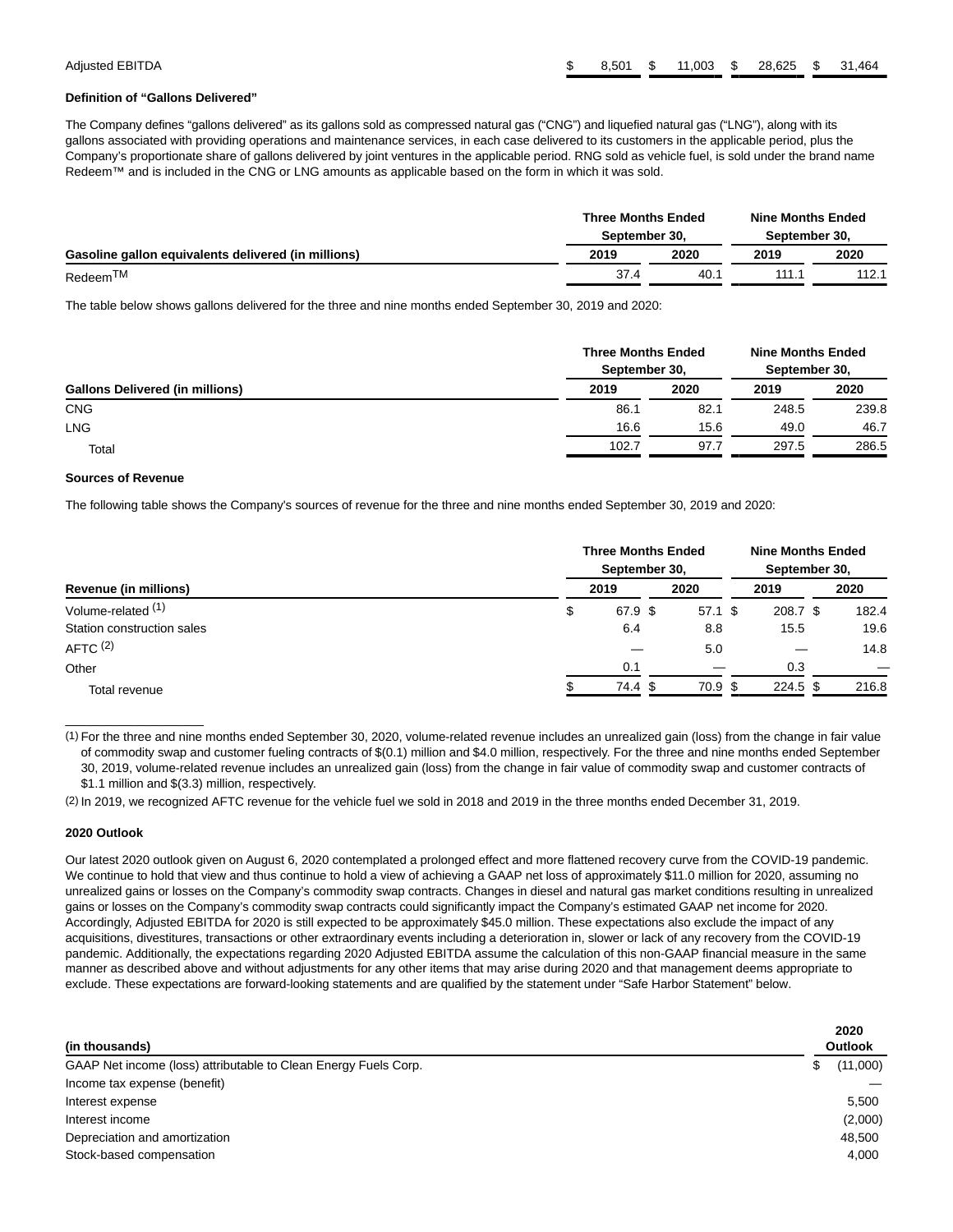#### **Today's Conference Call**

The Company will host an investor conference call today at 4:30 p.m. Eastern time (1:30 p.m. Pacific). Investors interested in participating in the live call can dial 1.800.736.4594 from the U.S. and international callers can dial 1.212.231.2919. A telephone replay will be available approximately two hours after the call concludes through Saturday, December 5, 2020, by dialing 1.844.512.2921 from the U.S., or 1.412.317.6671 from international locations, and entering Replay Pin Number 21971570. There also will be a simultaneous, live webcast available on the Investor Relations section of the Company's web site at [www.cleanenergyfuels.com,](https://cts.businesswire.com/ct/CT?id=smartlink&url=http%3A%2F%2Fwww.cleanenergyfuels.com&esheet=52320634&newsitemid=20201105005933&lan=en-US&anchor=www.cleanenergyfuels.com&index=1&md5=a8ea80eeb4009baafdd77e4215219b2c) which will be available for replay for 30 days.

#### **About Clean Energy Fuels Corp.**

Clean Energy Fuels Corp. is North America's leading provider of the cleanest fuel for the transportation market. Through its sales of Redeem™ renewable natural gas (RNG), which is derived from biogenic methane produced by the breakdown of organic waste, Clean Energy helps thousands of vehicles, from airport shuttles to city buses to waste and heavy-duty trucks, to reduce their amount of climate-harming greenhouse gas by at least 70% and up to 300% depending on the RNG feedstock. Clean Energy can deliver Redeem through compressed natural gas (CNG) and liquefied natural gas (LNG) to its network of approximately 550 fueling stations across the U.S. and Canada. Clean Energy builds and operates CNG and LNG fueling stations for the transportation market, owns natural gas liquefaction facilities in California and Texas, and transports bulk CNG and LNG to non-transportation customers around the U.S. For more information, visi[t www.CleanEnergyFuels.com.](https://cts.businesswire.com/ct/CT?id=smartlink&url=http%3A%2F%2Fwww.CleanEnergyFuels.com&esheet=52320634&newsitemid=20201105005933&lan=en-US&anchor=www.CleanEnergyFuels.com&index=2&md5=659dae431c8c3a4df4e4796d20a8a89b)

#### **Safe Harbor Statement**

This press release contains forward-looking statements within the meaning of Section 27A of the Securities Act of 1933, as amended, and Section 21E of the Securities Exchange Act of 1934, as amended, including statements about, among other things, the Company's outlook for fiscal 2020, the expected impact of the COVID-19 pandemic on the Company's business and the demand for renewable vehicle fuels, including fleets transitioning to lower carbon solutions in transportation.

Forward-looking statements are statements other than historical facts and relate to future events or circumstances or the Company's future performance, and they are based on the Company's current assumptions, expectations and beliefs concerning future developments and their potential effect on the Company and its business. As a result, actual results, performance or achievements and the timing of events could differ materially from those anticipated in or implied by these forward-looking statements as a result of many factors including, among others: the COVID-19 pandemic and the measures taken to prevent its spread and the related impact on our operations, liquidity and financial condition; the Company's history of net losses and the possibility the Company incurs additional net losses in the future; the willingness of fleets and other consumers to adopt natural gas as a vehicle fuel, and the rate and level of any such adoption; future supply, demand, use and prices of crude oil, gasoline, diesel, natural gas, and other vehicle fuels, including overall levels of and volatility in these factors; natural gas vehicle and engine cost, fuel usage, availability, quality, safety, convenience, design, performance and residual value, as well as operator perception with respect to these factors, in general and in the Company's key customer markets, including heavy-duty trucking; the Company's ability to execute its Zero Now truck financing program, a key strategic initiative related to the market for natural gas heavy-duty trucks, and the effect of this initiative on the Company's business, prospects, performance and liquidity; the Company's ability to capture a substantial share of the market for alternative vehicle fuels and vehicle fuels generally and otherwise compete successfully in these markets, including in the event of improvements in or perceived advantages of non-natural gas vehicle fuels or engines powered by these fuels or other competitive developments; the availability of environmental, tax and other government regulations, programs and incentives that promote natural gas, such as AFTC, or other alternatives as a vehicle fuel, including long-standing support for gasoline- and dieselpowered vehicles and growing support for electric and hydrogen-powered vehicles that could result in programs or incentives that favor these or other vehicles or vehicle fuels over natural gas; future availability of capital, which may include equity or debt financing, in the amounts and at the times needed to fund any growth in the Company's business and the repayment of its debt obligations (whether at or before their due dates) or other expenditures, as well as the terms and other effects of any such capital-raising transaction; the effect of, or potential for changes to greenhouse gas emissions requirements or other environmental regulations applicable to vehicles powered by gasoline, diesel, natural gas or other vehicle fuels and crude oil and natural gas fueling, drilling, production, transportation or use; the Company's ability to manage and grow its RNG business, including its ability to continue to receive revenue from sales of tradable credits the Company generates by selling conventional and renewable natural gas as vehicle fuel and the effect of any increase in competition for RNG supply; the Company's ability to manage and grow its business of transporting and selling CNG for non-vehicle purposes via virtual natural gas pipelines and interconnects; the Company's ability to accurately predict natural gas vehicle fuel demand in the geographic and customer markets in which it operates and effectively calibrate its strategies, timing and levels of investments to be consistent with this demand; the Company's ability to recognize the anticipated benefits of its CNG and LNG fueling station network; construction, permitting and other factors that could cause delays or other problems at station construction projects; the Company's ability to manage the safety and environmental risks inherent in its operations; the Company's compliance with all applicable government regulations; the Company's ability to execute and realize the intended benefits of any acquisitions, divestitures, investments or other strategic relationships or transactions; and general political, regulatory, economic and market conditions.

The forward-looking statements made in this press release speak only as of the date of this press release and the Company undertakes no obligation to update publicly such forward-looking statements to reflect subsequent events or circumstances, except as otherwise required by law. The Company's periodic reports filed with the Securities and Exchange Commission [\(www.sec.gov\),](https://cts.businesswire.com/ct/CT?id=smartlink&url=http%3A%2F%2Fwww.sec.gov&esheet=52320634&newsitemid=20201105005933&lan=en-US&anchor=www.sec.gov&index=3&md5=914f1adfadc4d6f42d9d190631e7596a) including its Quarterly Report on Form 10-Q for the quarter ended September 30, 2020 filed with the Securities and Exchange Commission on November 5, 2020, contain additional information about these and other risk factors that may cause actual results to differ materially from the forward-looking statements contained in this press release, and such risk factors may be amended, supplemented or superseded from time to time by other reports the Company files with the Securities and Exchange Commission.

#### **Clean Energy Fuels Corp. and Subsidiaries**

**Condensed Consolidated Balance Sheets**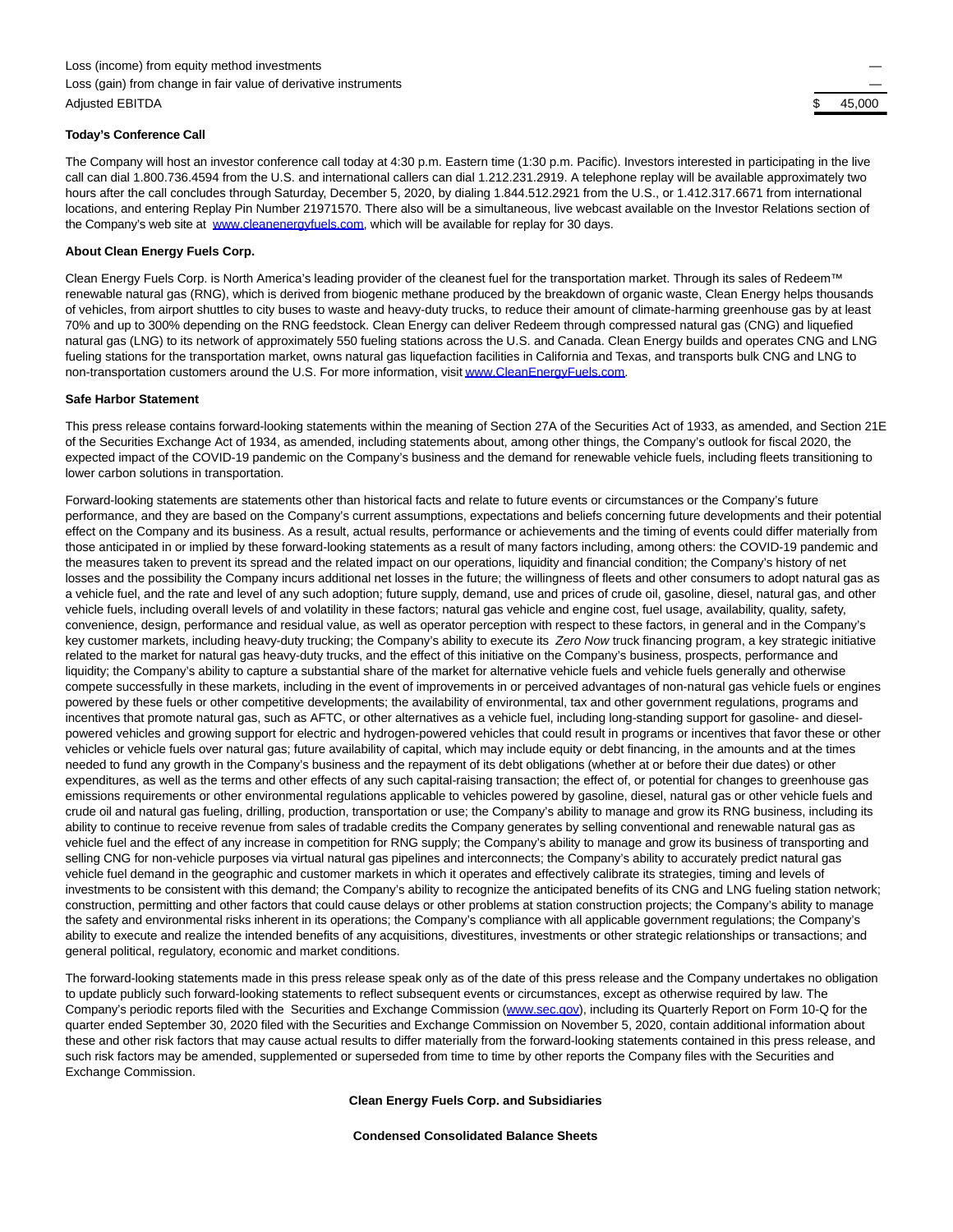### **(In thousands, except share and per share data; Unaudited)**

|                                                                                                              | <b>December</b><br>31,<br>2019 | <b>September</b><br>30,<br>2020 |
|--------------------------------------------------------------------------------------------------------------|--------------------------------|---------------------------------|
| <b>Assets</b>                                                                                                |                                |                                 |
| Current assets:                                                                                              |                                |                                 |
| Cash, cash equivalents and current portion of restricted cash                                                | \$<br>49,222                   | \$<br>91,605                    |
| Short-term investments                                                                                       | 56,929                         | 530                             |
| Accounts receivable, net of allowance of \$2,412 and \$1,931 as of December 31, 2019 and September 30, 2020, |                                |                                 |
| respectively                                                                                                 | 61,760                         | 52,904                          |
| Other receivables                                                                                            | 84,898                         | 23,152                          |
| Inventory                                                                                                    | 29,874                         | 28,830                          |
| Prepaid expenses and other current assets                                                                    | 11,109                         | 8,492                           |
| Derivative assets, related party                                                                             |                                | 3,269                           |
| Total current assets                                                                                         | 293,792                        | 208,782                         |
| Operating lease right-of-use assets                                                                          | 28,627                         | 26,567                          |
| Land, property and equipment, net                                                                            | 323,912                        | 298,088                         |
| Long-term portion of restricted cash                                                                         | 4,000                          | 4,000                           |
| Notes receivable and other long-term assets, net                                                             | 31,622                         | 28,453                          |
| Long-term portion of derivative assets, related party                                                        | 3,270                          | 6,570                           |
| Investments in other entities                                                                                | 26,305                         | 25,985                          |
| Goodwill                                                                                                     | 64,328                         | 64,328                          |
| Intangible assets, net                                                                                       | 1,229                          | 627                             |
| Total assets                                                                                                 | 777,085                        | \$<br>663,400                   |
| <b>Liabilities and Stockholders' Equity</b>                                                                  |                                |                                 |
| Current liabilities:                                                                                         |                                |                                 |
| Current portion of debt                                                                                      | \$<br>56,013                   | \$<br>6,126                     |
| Current portion of finance lease obligations                                                                 | 615                            | 964                             |
| Current portion of operating lease obligations                                                               | 3,359                          | 3,189                           |
| Accounts payable                                                                                             | 27,376                         | 17,081                          |
| <b>Accrued liabilities</b>                                                                                   | 67,697                         | 50,202                          |
| Deferred revenue                                                                                             | 7,338                          | 1,720                           |
| Derivative liabilities, related party                                                                        | 164                            |                                 |
| <b>Total current liabilities</b>                                                                             | 162,562                        | 79,282                          |
| Long-term portion of debt                                                                                    | 32,872                         | 29,047                          |
| Long-term portion of finance lease obligations                                                               | 2,715                          | 2,727                           |
| Long-term portion of operating lease obligations                                                             | 26,206                         | 24,008                          |
| Other long-term liabilities                                                                                  | 9,701                          | 4,867                           |
| <b>Total liabilities</b>                                                                                     | 234,056                        | 139,931                         |
| Commitments and contingencies                                                                                |                                |                                 |
| Stockholders' equity:                                                                                        |                                |                                 |
| Preferred stock, \$0.0001 par value. 1,000,000 shares authorized; no shares issued and outstanding           |                                |                                 |
| Common stock, \$0.0001 par value. 304,000,000 shares authorized; 204,723,055 shares and 198,412,898 shares   |                                |                                 |
| issued and outstanding as of December 31, 2019 and September 30, 2020, respectively                          | 20                             | 20                              |
| Additional paid-in capital                                                                                   | 1,203,186                      | 1,191,140                       |
| Accumulated deficit                                                                                          | (668, 232)                     | (675, 535)                      |
| Accumulated other comprehensive loss                                                                         | (1,566)                        | (1,791)                         |
| Total Clean Energy Fuels Corp. stockholders' equity                                                          | 533,408                        | 513,834                         |
| Noncontrolling interest in subsidiary                                                                        | 9,621                          | 9,635                           |
| Total stockholders' equity                                                                                   | 543,029                        | 523,469                         |
| Total liabilities and stockholders' equity                                                                   | 777,085<br>\$                  | \$<br>663,400                   |
|                                                                                                              |                                |                                 |

# **Clean Energy Fuels Corp. and Subsidiaries**

## **Condensed Consolidated Statements of Operations**

**(In thousands, except share and per share data; Unaudited)**

| <b>Three Months Ended</b> | <b>Nine Months Ended</b> |
|---------------------------|--------------------------|
| September 30,             | September 30,            |